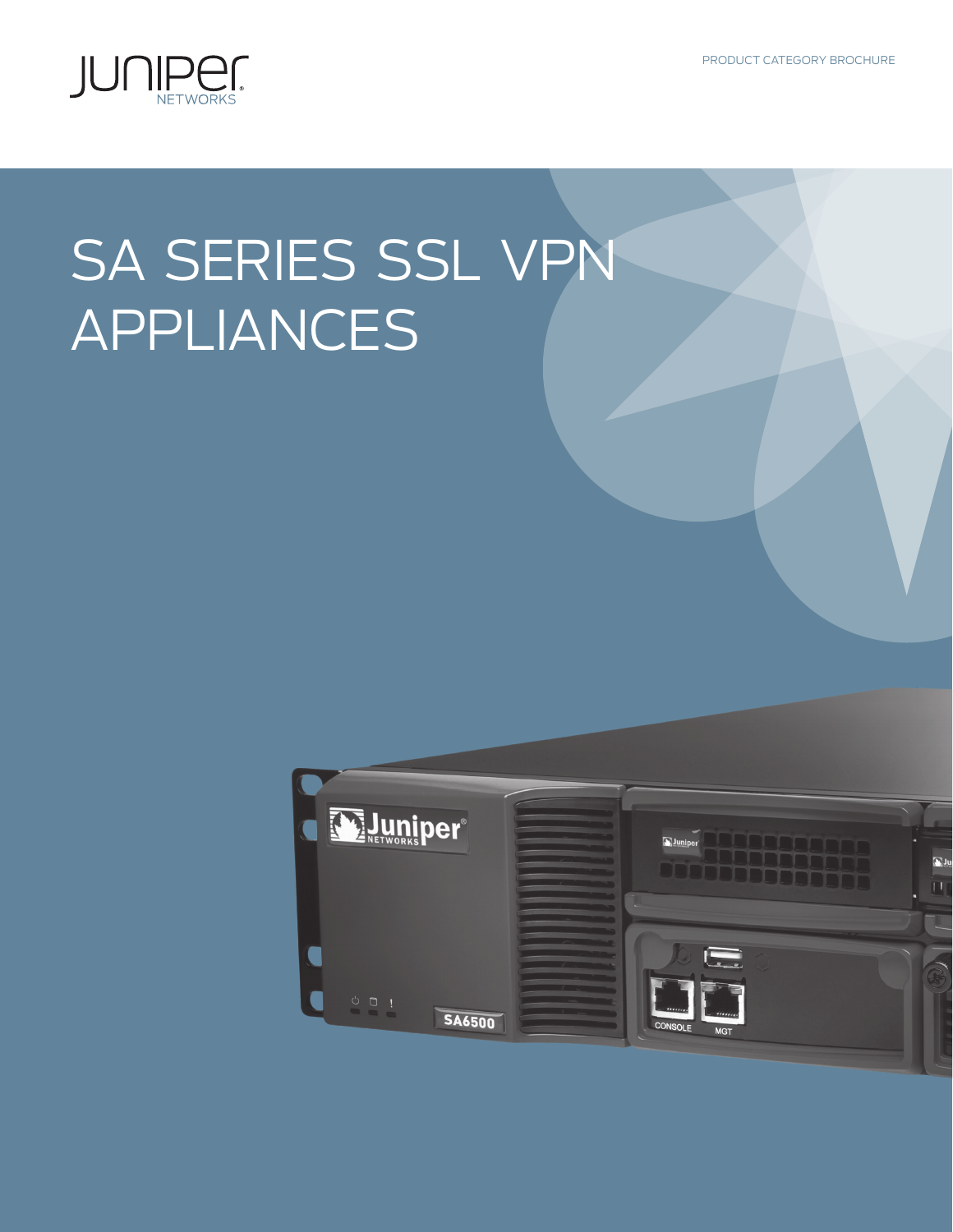# SA Series Leads the Market with Secure Remote Access Solutions for Organizations of Every Size

The world's IT leaders choose Juniper Networks® SA Series SSL VPN Appliances more often because of the affordable, full featured flexibility that these solutions provide. The product family includes models sized to meet the needs of small businesses with limited IT experience, all the way up to high capacity products for large enterprises and service providers requiring the utmost authentication, authorization, and accounting (AAA) capabilities for employee, partner (extranet), and customer access.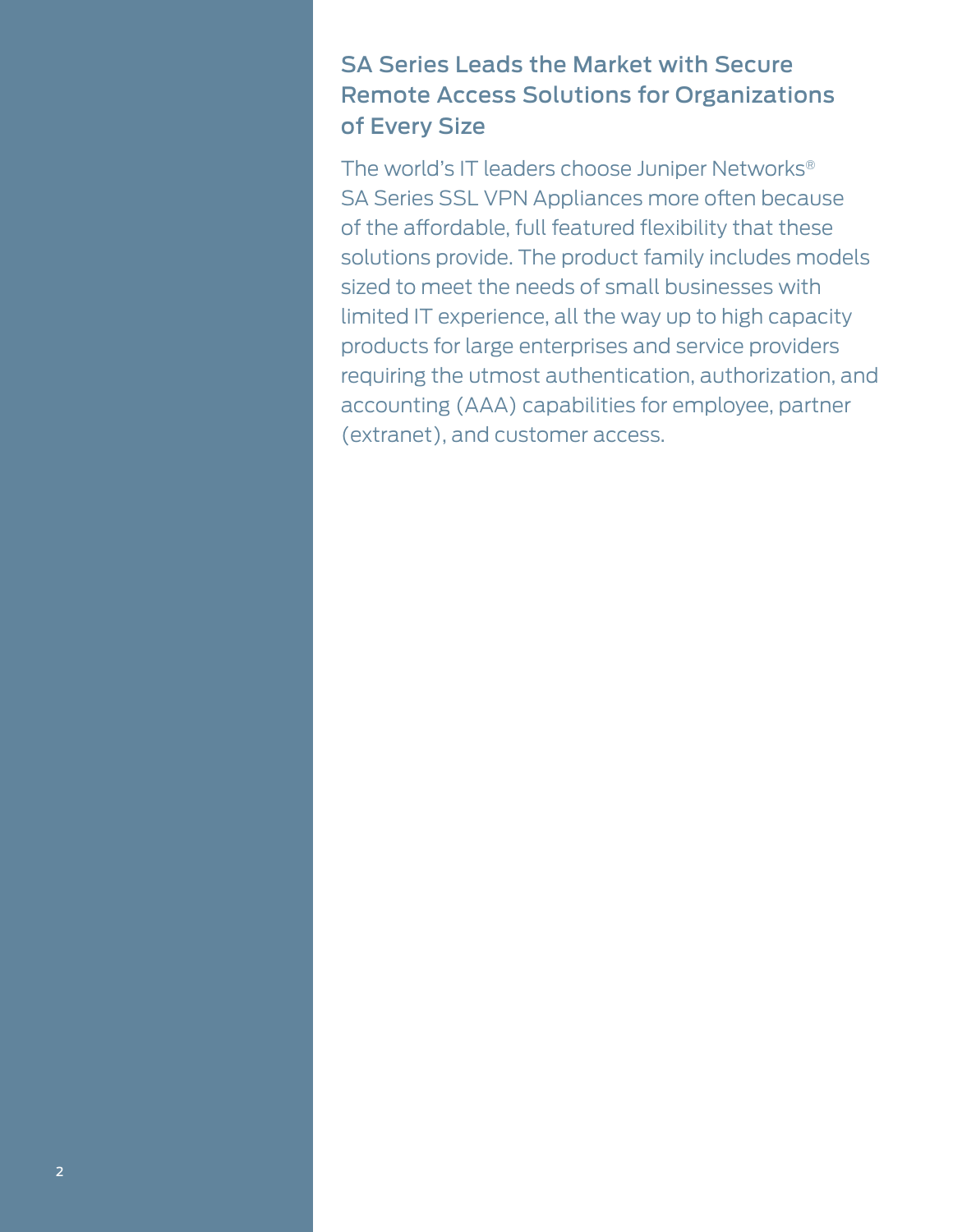All models use SSL transport, the secure access protocol built into every standard Web browser. SSL sessions enable any web-enabled device such as a corporate laptop, PDA, smartphone, or kiosk to securely access an organization's resources without the cost and complexity of installing, configuring, and maintaining any client software on the user device. The temporary VPN connections that SSL browsers establish also eliminate the firewall and network address translation (NAT) issues of traditional IPsec VPN products.

The SA Series includes Juniper Networks Junos® Pulse, a dynamic, integrated, multiservice network client for mobile and nonmobile devices. Junos Pulse enables optimized, accelerated, "anytime anywhere" access to corporate data. Pulse enables secure SSL access from a wide range of mobile and nonmobile devices, including smartphones, netbooks, notebooks, Wi-Fi, and 3G-enabled devices. Junos Pulse provides enterprises with improved productivity and secure ubiquitous access to corporate data and applications, anytime and from any location. For more details about Junos Pulse, please visit www.juniper.net/us/en/products-services/software/junos-platform/junos-pulse/.

While almost any endpoint device is capable of accessing resources via SSL VPN, the SA Series SSL VPN Appliances can be set to enforce a number of preconditions when necessary. For example, even before a login is allowed, the SA Series appliance can be set to check the requesting device's network and device settings. This can include scanning for malware such as keystroke loggers, and verifying operation of endpoint security software such as antivirus applications and personal firewalls. The requestor's IP address, browser type, and digital certificates can also be examined before login is allowed, and the results can be used to grant or deny access based on corporate security policies.

The SA Series provides security for all enterprise tasks with options for increasingly stringent levels of access control to protect the most sensitive applications and data.

## Security, Performance, Reliability, and Management

Juniper Networks products provide best-in-class security, performance, reliability, and ease of management. These hardware accelerated platforms are performance leaders in every class, with cluster options for high availability and scalability. They feature a user interface that guides administrators to implement sweeping yet granular control over the users and groups authorized to access multiple levels of protected assets.

## Appliances with Capacities and Capabilities for Every Organization

SA Series SSL VPN Appliances span a wide range of appliances that provide small, midsize, and large enterprises, as well as service providers, with remote access plus sophisticated partner and customer extranet features. These products enable organizations to deploy differentiated access to resources based on user roles and groups. They are available with a baseline software feature set or an advanced feature set that includes options for more complex deployments.

- [SA700 SSL VPN Appliance](http://www.juniper.net/us/en/products-services/security/sa-series/sa700/): targeted for small enterprises
- [SA2500 SSL VPN Appliance:](http://www.juniper.net/us/en/products-services/security/sa-series/sa2500/) targeted for small-to-medium size enterprises
- [SA4500 SSL VPN Appliance](http://www.juniper.net/us/en/products-services/security/sa-series/sa4500/): targeted for mid-to-large size enterprises
- [SA6500 SSL VPN Appliance](http://www.juniper.net/us/en/products-services/security/sa-series/sa6500/): targeted for large enterprises and service providers
- [SSL VPN Virtual Appliance:](www.juniper.net/us/en/products-services/software/security/sa-series/virtual-appliance) targeted for managed service providers offering SSL VPN to end customers

For more information on the SA Series SSL VPN Appliances, please visit www.juniper.net/ us/en/products-services/security/sa-series.



### JUNIPER NETWORKS SERVICE AND SUPPORT

Juniper Networks is the leader in performance-enabling services and support, which are designed to accelerate, extend, and optimize your high-performance network. Our services allow you to bring revenue-generating capabilities online faster so you can realize bigger productivity gains and faster rollouts of new business models and ventures. At the same time, Juniper Networks ensures operational excellence by optimizing your network to maintain required levels of performance, reliability, and availability. For more details, please visit [www.juniper.net/us/](www.juniper.net/us/en/products-services/) [en/products-services/](www.juniper.net/us/en/products-services/).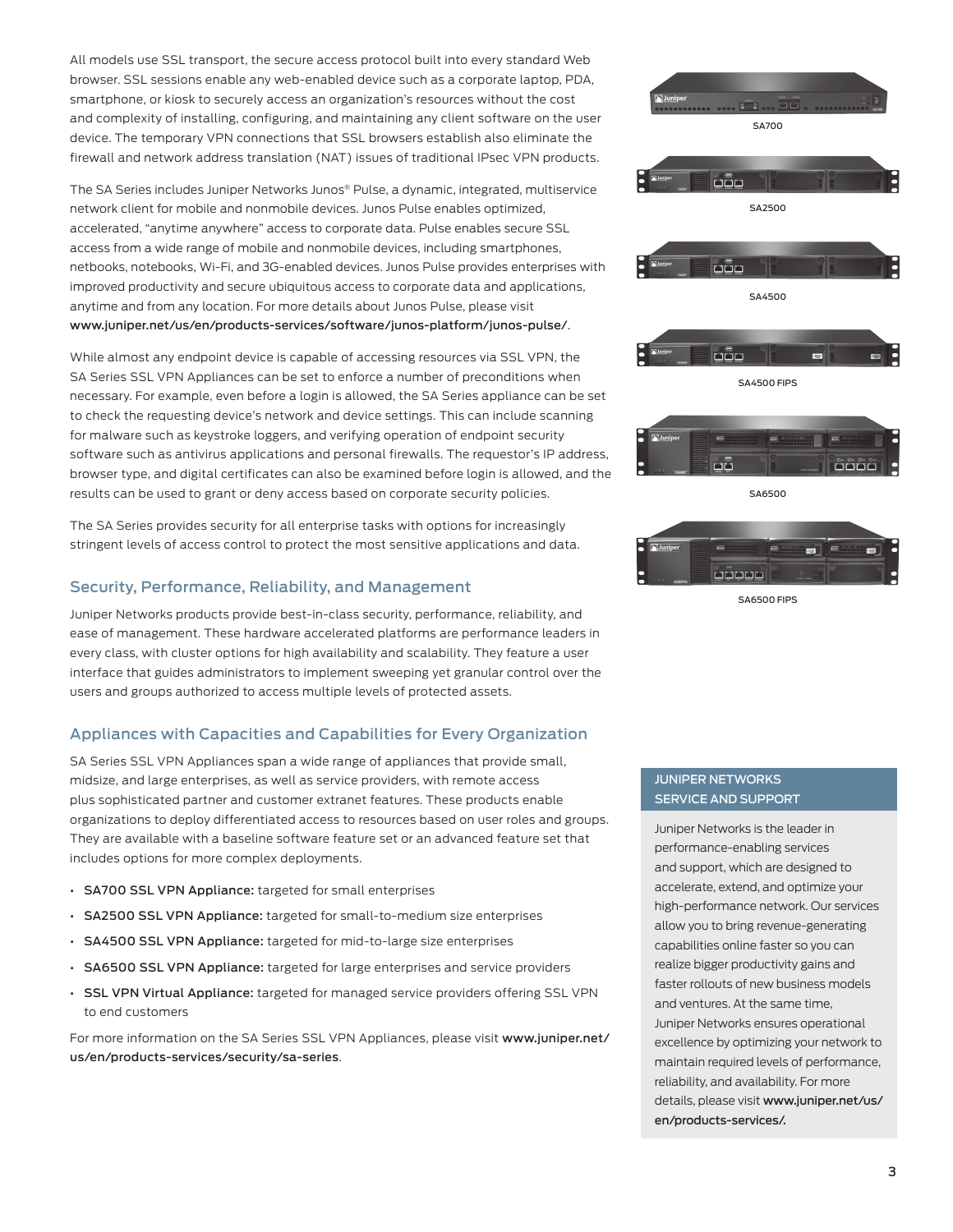| <b>FEATURES</b>                  | <b>FEATURE DESCRIPTION</b>                                                                                                                                                                                                                                                                                                                                                                                                                                                                                                                                              | <b>BENEFITS</b>                                                                                                                                                                                                                                                                                                                                                                                      |
|----------------------------------|-------------------------------------------------------------------------------------------------------------------------------------------------------------------------------------------------------------------------------------------------------------------------------------------------------------------------------------------------------------------------------------------------------------------------------------------------------------------------------------------------------------------------------------------------------------------------|------------------------------------------------------------------------------------------------------------------------------------------------------------------------------------------------------------------------------------------------------------------------------------------------------------------------------------------------------------------------------------------------------|
| Cross-platform support           | Ability for any platform to gain access to resources<br>such as Windows, Mac, Linux, or various mobile<br>devices including iPhone, Windows Mobile, Symbian,<br>and Android.                                                                                                                                                                                                                                                                                                                                                                                            | Provides flexibility in allowing users to access<br>corporate resources from any type of device using any<br>type of operating system.                                                                                                                                                                                                                                                               |
| Junos Pulse                      | Single, integrated remote access client that can also<br>provide LAN access control, WAN acceleration, and<br>dynamic VPN features to remote users, in conjunction<br>with Juniper Networks Unified Access Control,<br>WXC Series Application Acceleration Platforms,<br>and SRX Series Services Gateways                                                                                                                                                                                                                                                               | Pulse replaces the need to deploy and maintain<br>multiple, separate clients for different functionalities<br>such as VPN, LAN access control, and WAN<br>acceleration. By seamlessly integrating all of<br>these functions into one single, easy to use client,<br>administrators can save on client management and<br>deployment costs to end users.                                               |
| Clientless core Web access       | Access to web-based applications, including complex<br>JavaScript, XML, or Flash-based applications and<br>Java applets that require a socket connection, as well<br>as standards-based email like Outlook Web Access<br>(OWA), Windows, and UNIX file share, telnet/SSH<br>hosted applications, terminal emulation, Sharepoint,<br>and others.                                                                                                                                                                                                                         | Provides the most easily accessible form of<br>application and resource access from a variety of end<br>user machines, including handheld devices; enables<br>extremely granular security control options; completely<br>clientless approach using only a Web browser.                                                                                                                               |
| Secure Application Manager (SAM) | A lightweight Java or Windows-based download<br>enabling access to client/server applications.                                                                                                                                                                                                                                                                                                                                                                                                                                                                          | Enables access to client/server applications using<br>just a Web browser; also provides native access to<br>terminal server applications without the need for a<br>preinstalled client.                                                                                                                                                                                                              |
| Network Connect (NC)             | Provides complete network-layer connectivity via an<br>automatically provisioned, cross-platform download;<br>Windows Logon/GINA integration for domain single<br>sign-on (SSO); installer services to mitigate need for<br>admin rights.                                                                                                                                                                                                                                                                                                                               | Users only need a Web browser. Network Connect<br>transparently selects between two possible transport<br>methods to automatically deliver the highest<br>performance possible for every network environment.<br>When used with Juniper Installer Services, no admin<br>rights are needed to install, run, and upgrade Network<br>Connect; optional standalone installation is available<br>as well. |
| <b>Host Checker</b>              | Client computers can be checked both prior to and<br>during a session to verify an acceptable device security<br>posture requiring installed/running endpoint security<br>applications (antivirus, firewall, other). Also supports<br>custom-built checks including verifying ports opened/<br>closed, checking files/processes and validating their<br>authenticity with Message Digest 5 (MD5) hash<br>checksums, verifying registry settings, machine<br>certificates, and more. Includes cache cleaner that<br>erases all proxy downloads and temp files at logout. | Verifies/ensures that endpoint devices meet corporate<br>security policy requirements before granting access,<br>remediating devices, and quarantining users when<br>necessary. Also, ensures that no potentially sensitive<br>data is left behind on the endpoint device.                                                                                                                           |
| Resource authorization           | Provides extremely granular access control to the URL,<br>server, or file level for different roles of users.                                                                                                                                                                                                                                                                                                                                                                                                                                                           | Allows administrators to tailor security policies to<br>specific groups, providing access only to essential data.                                                                                                                                                                                                                                                                                    |
| Granular auditing and logging    | Can be configured to the per-user, per-resource, per-<br>event level for security purposes as well as capacity<br>planning.                                                                                                                                                                                                                                                                                                                                                                                                                                             | Provides fine-grained auditing and logging capabilities<br>in a clear, easy to understand format.                                                                                                                                                                                                                                                                                                    |
| <b>UAC-SA Federation</b>         | Seamlessly provision SA Series user sessions into<br>Juniper Networks Unified Access Control upon login, or<br>as an alternative, provision UAC sessions into the SA<br>Series. Users need to authenticate only one time to get<br>access in these types of environments.                                                                                                                                                                                                                                                                                               | Provides users-whether remote or local-seamless<br>access with a single login to corporate resources that<br>are protected by access control policies from UAC or<br>the SA Series. Simplifies the end user experience.                                                                                                                                                                              |
| High availability options        | Clustering options for performance scalability to<br>handle the most demanding usage scenarios.                                                                                                                                                                                                                                                                                                                                                                                                                                                                         | Provides redundancy and seamless failover in the rare<br>case of a system failure.                                                                                                                                                                                                                                                                                                                   |
| Web-based single sign-on         | Allows users to access other applications or resources<br>that are protected by another access management<br>system without reentering login credentials.                                                                                                                                                                                                                                                                                                                                                                                                               | Alleviates the need for end users to enter and maintain<br>multiple sets of credentials for web-based and<br>Microsoft applications.                                                                                                                                                                                                                                                                 |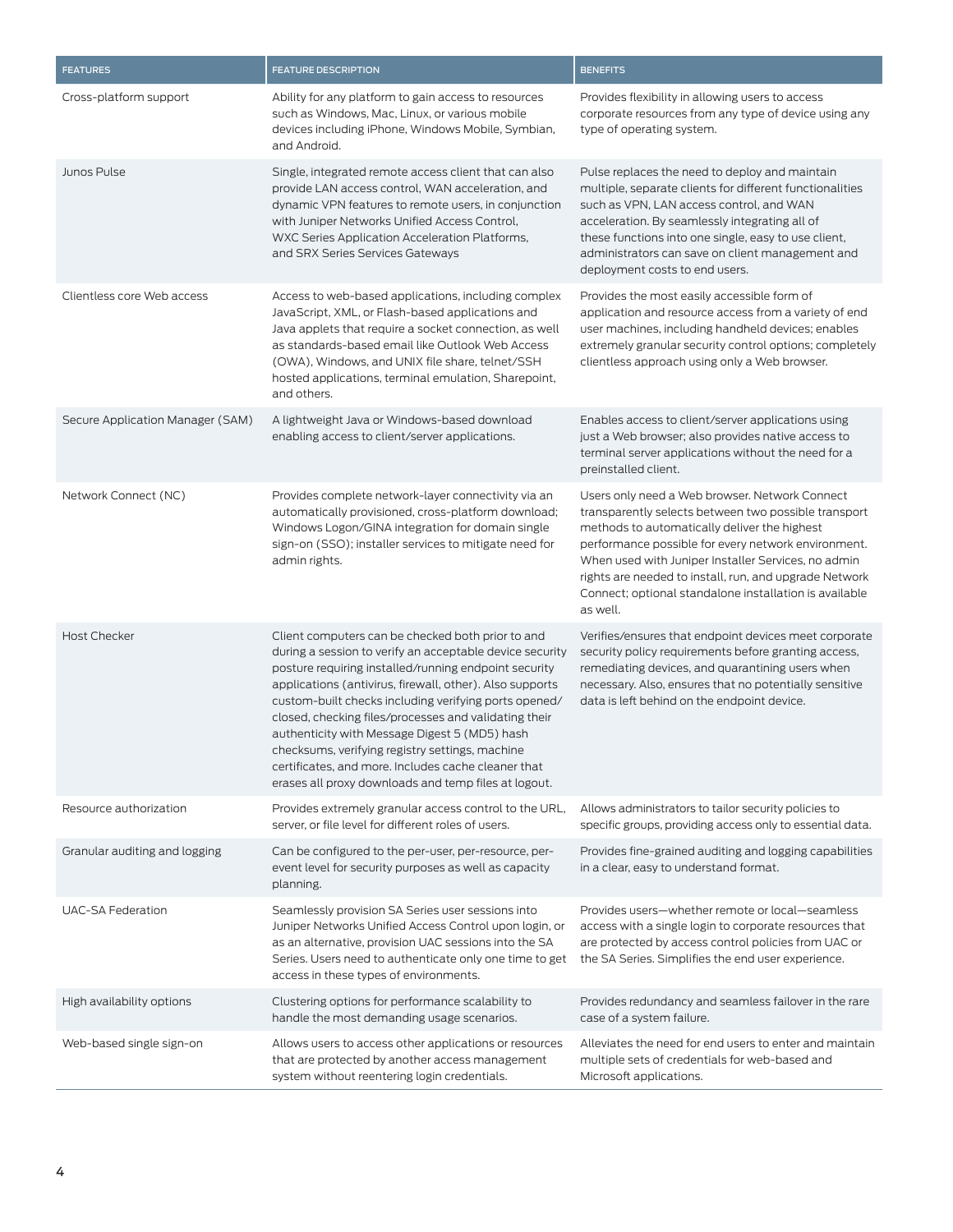| <b>FEATURES</b>                                                | <b>FEATURE DESCRIPTION</b>                                                                                                                                                                        | <b>BENEFITS</b>                                                                                                                                                                                                                                                                                 |
|----------------------------------------------------------------|---------------------------------------------------------------------------------------------------------------------------------------------------------------------------------------------------|-------------------------------------------------------------------------------------------------------------------------------------------------------------------------------------------------------------------------------------------------------------------------------------------------|
| VDI (Virtual Desktop infrastructure)<br>support                | Allows interoperability with VMware View Manager<br>and Citrix XenDesktop to enable administrators to<br>deploy virtual desktops with SA Series appliances.                                       | Provides seamless remote user access to virtual<br>desktops hosted on VMware or Citrix servers. Provides<br>dynamic delivery of the Citrix ICA client or the VMware<br>View client, including dynamic client fallback options<br>to allow users to easily connect to their virtual<br>desktops. |
| In Case of Emergency (ICE)                                     | Provides licenses for a large number of additional<br>users on an SA Series SSL VPN Appliance for a limited<br>time when a disaster or epidemic occurs.                                           | Enables a company to continue business operations<br>by maintaining productivity, sustaining partnerships,<br>and delivering continued services to customers when<br>the unexpected happens.                                                                                                    |
| Anti-malware support with<br><b>Enhanced Endpoint Security</b> | Dynamically download Webroot's market-leading<br>anti-malware software to enforce endpoint security<br>on devices which may not be corporate assigned<br>computers being used for network access. | Protects endpoints from infection in real time from<br>malware and thereby protects corporate resources<br>from harm during network access.                                                                                                                                                     |
| Juniper Networks Network and<br>Security Manager               | Intuitive centralized UI for configuring, updating,<br>and monitoring SA Series appliances within a single<br>device/cluster or across a global cluster deployment.                               | Enables companies to conveniently manage, configure,<br>and maintain SA Series appliances and other Juniper<br>devices from one central location.                                                                                                                                               |

# About Juniper Networks

Juniper Networks, Inc. is the leader in high-performance networking. Juniper offers a highperformance network infrastructure that creates a responsive and trusted environment for accelerating the deployment of services and applications over a single network. This fuels high-performance businesses. Additional information can be found at www.juniper.net.